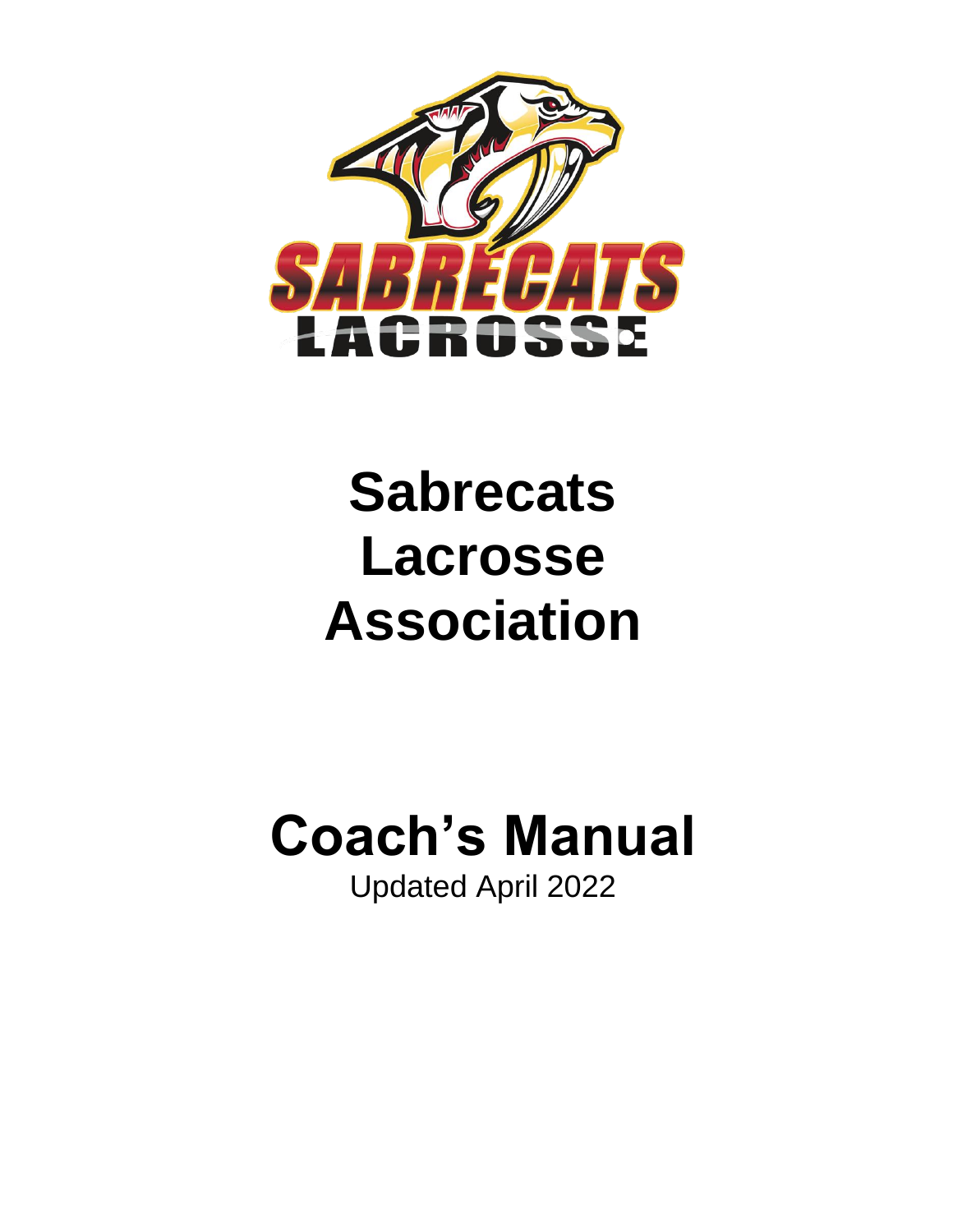

## **COACH'S MANUAL**

**MISSION STATEMENT:** To make lacrosse a fun and rewarding experience for all participants through a program that provides an organized and disciplined approach to developing lacrosse skills

**OBJECTIVES OF SABRECATS LACROSSE ASSOCIATION**: To encourage, promote, coordinate, improve and provide the means to enhance the experience of all those who wish to play, coach or otherwise become involved in the sport of lacrosse. To also provide a safe, fun, and fair environment to promote the improvement of the participant's basic lacrosse skills, coaching skills, and referee development.

## **INTRODUCTION**

One of the primary objectives of the Sabrecats for 2022, will be to provide coaches with the support, mentorship and resources available to assist in making this season a success for you, your coaching staff, players and parents.

Within the following pages, you will find an outline of the expectations and responsibilities of a Sabrecats coach. As part of the expectations, you will be required to attend Internal Coaching Clinics, an on floor practical coaching session, CDLA sponsored certification clinics (if required) as well as, Sabrecat meetings.

This manual will provide you with a clear objective as a coach. Success will be determined on the development of technical skills, individual tactics, team tactics, team play systems and strategy at different age levels within our association.

Success will continue to be based on the development of players from one season to the next and not on wins and losses alone. The Sabrecats are committed to providing players an opportunity to enjoy playing the sport they love, in a safe and fun learning environment. The development of individual skills, physical fitness, sportsmanship, team play and social interaction are all common goals shared within the association. The Board of Directors are dedicated to making your experience as a coach this season a positive one and welcome any input on improving the overall program.

## **COACHING DEVELOPMENT PROGRAM**

Our Technical Director for the 2022 season is Gord Henry. Gord has been a part of the Team Alberta program in both field and box. Gord is always able to get the best out of each player on his team. He is a 3rd generation lacrosse player and grew up playing in Delta B.C. winning 3 Jr. B Championships. His passion for lacrosse being only one of his greatest assets, he has been involved with the Rockyview Lacrosse Association since its inception. He is committed to helping lacrosse players at all levels understand the game and develop their skills to move to the next level and beyond.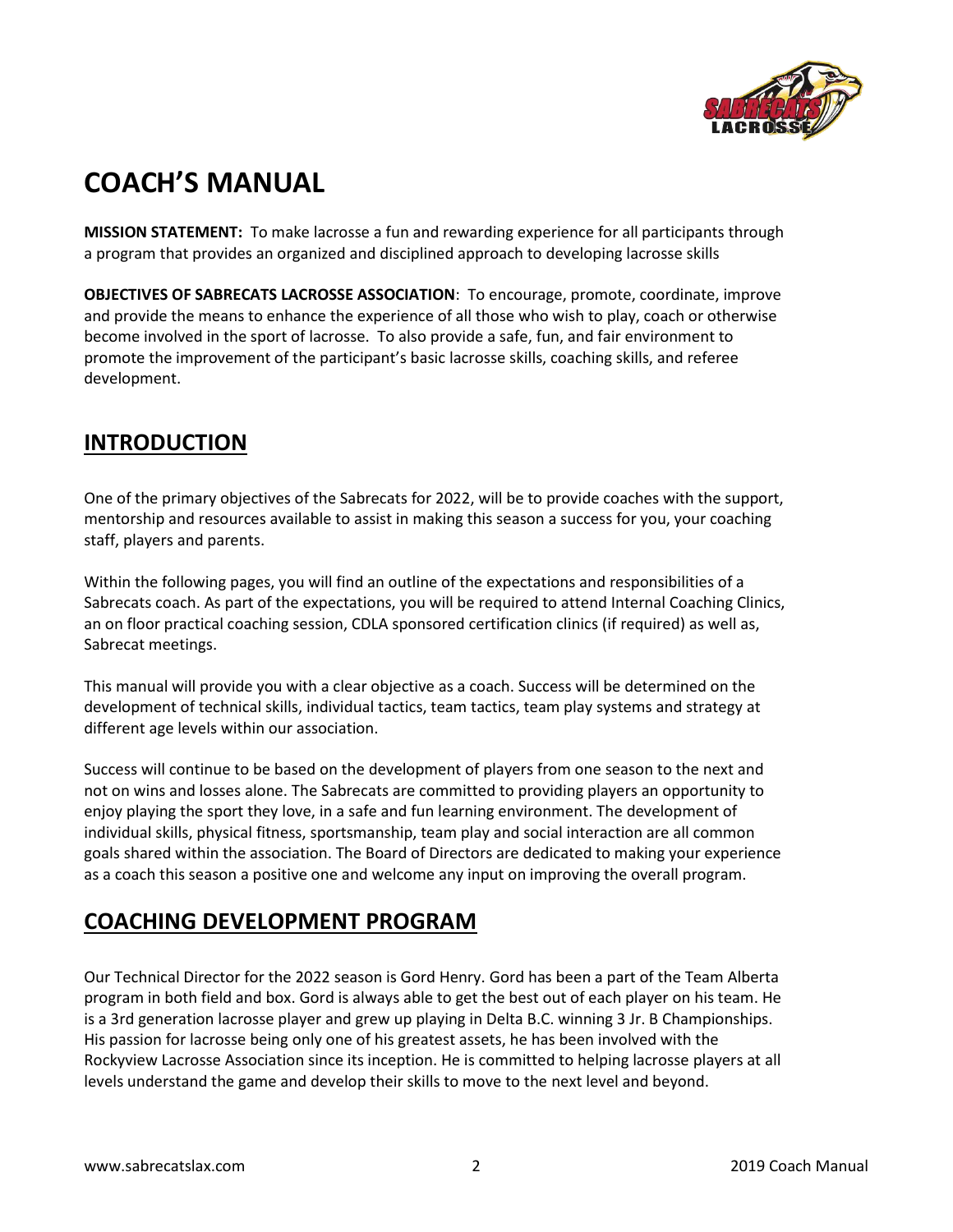

#### **OBJECTIVES OF THE TECHNICAL DIRECTOR**

**Coach Development:** To provide coaches of all levels with timely, adequate, and appropriate information, programs, and resources that will allow coaches to:

- Help coaches confidently volunteer as a coach or assistant coach regardless of their Lacrosse experience
- Create a positive and fun learning environment that promotes player retention
- Effectively and properly develop the individual Lacrosse skills of players at various levels
- Effectively and properly develop team Lacrosse concepts and systems at various levels
- Gain an understanding of the rules of the game
- Understand and implement the Sabrecat Association's development path and principles, to provide players with a consistent learning experience and set of skills.

**Player and Goalie Development:** To provide players of all levels, on an optional basis, supplemental training programs and resources that will allow them to:

• Develop specific lacrosse skills through specialized programming

#### **RESPONSIBILITIES OF THE TECHNICAL DIRECTOR**

Create a coaching manual for the Sabrecat Association that provides:

- A clear governing message to existing and incoming coaches about the Sabrecats' philosophy and policies on athlete development, as approved by the Board.
- A progression path of skill development through suggested drills and games that coaches can follow at various levels

Provide "Start-Up" Coaching Clinics at the beginning of the season. The clinics should:

- Be broken into age groups with material that is relevant to the development objectives of that age group
- Reinforce the Sabrecat philosophy and policies of athlete development
- Provide coaches with proper and adequate instruction on the skills that need to be learned at each age group or level
- Provide coaches with instruction regarding the options and proper execution of team systems and special teams at various levels, i.e. transition, bench management, power play, etc.
- Provide instruction regarding the proper execution of drills / games relevant to the age group, including the key teaching points for each drill.
- Execute a portion of the drills to ensure they are understood and to demonstrate proper error identification and correction techniques.
- Provide a review of some relevant rules that coaches should be aware of at that age group.

Attend practice for each team

- Communicate with coaches in advance to understand their current needs
- Coach the coaches to properly run drills, identify and correct, and communicate with the team
- Determine which coaches may need or want additional assistance

Provide optional specialty clinics for coach or player development

- Goalie
- Shooting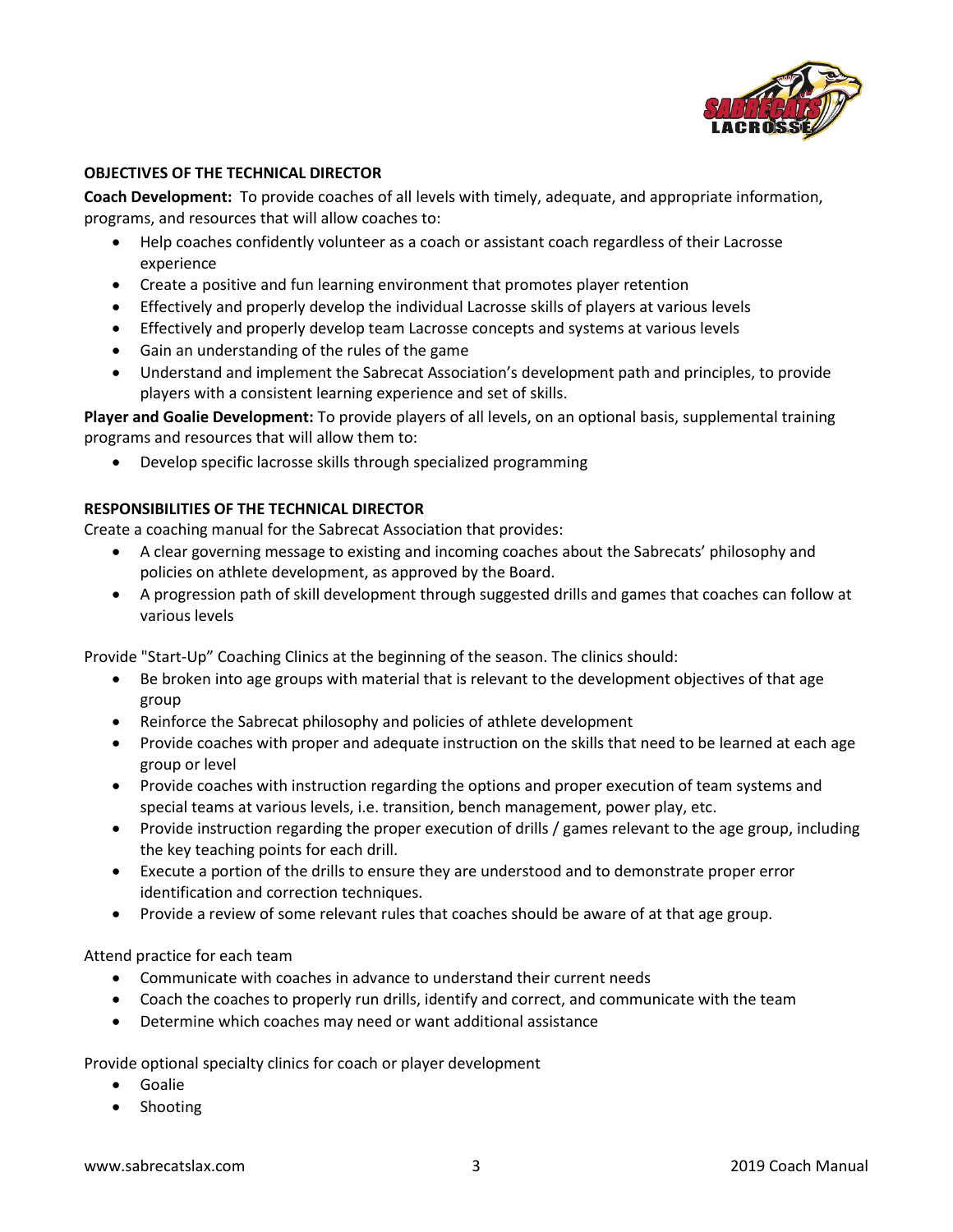

- Stick Stringing / Equipment issues
- Transition Options
- Power play / Penalty Kill Strategies
- Bench Management
- Rules Interpretation / Explanation
- "Bring your question"

Develop a core group of experienced and knowledgeable coaches within the organization that can assist in coaching clinics, practices, and mentorship.

Provide input as requested to the Coach Selection committee.

## **COACH MENTOR PROGRAM**

Will be led by Technical Director Gord Henry and our Director of Development, Lyle Michaluk.

Sabrecats participates in the Coach Mentor Program as endorsed by CDLA and Canada Lacrosse. Experienced Coaches from the Sabrecats program are recruited to become Coach Mentors. Coach Mentors provide a resource to other Sabrecats Coaches for things such as, although not limited to; practice plans, and drills. Coach Mentors are permitted to be on the bench for any Sabrecats team; as determined by the Director of Coaches.

Coach Mentors may participate in the development of coaches by observing team practices and games to provide feedback to the team's coaching staff. Coach Mentors are expected to help multiple teams at various age levels over the course of the season.

Potential Coach Mentors are identified by the Director of Development and the Director of Coaching.

Teams can request help or evaluation from a Coach Mentor at any time by contacting the Director of Development a[t development@sabrecatslax.com](mailto:development@sabrecatslax.com)

## **CDLA COACHING NCCP CLINICS**

Registration Procedures for Coaching Certification Programs (NCCP Programs) for 2022.

The most up to date instructions on coaching clinics and the dates they will be offered can be found on the CDLA website.

## **POLICE INFORMATION CHECK (PIC)**

#### **Process to Complete the Police Information Check**

Please be advised that all bench personnel (Head Coaches, Assistant Coaches, and Trainers) must have completed a Vulnerable Sector Check along with their Police Information Check. Managers are still only required to have a Police Information Check (PIC). If you are planning to coach for the Sabrecats in the 2022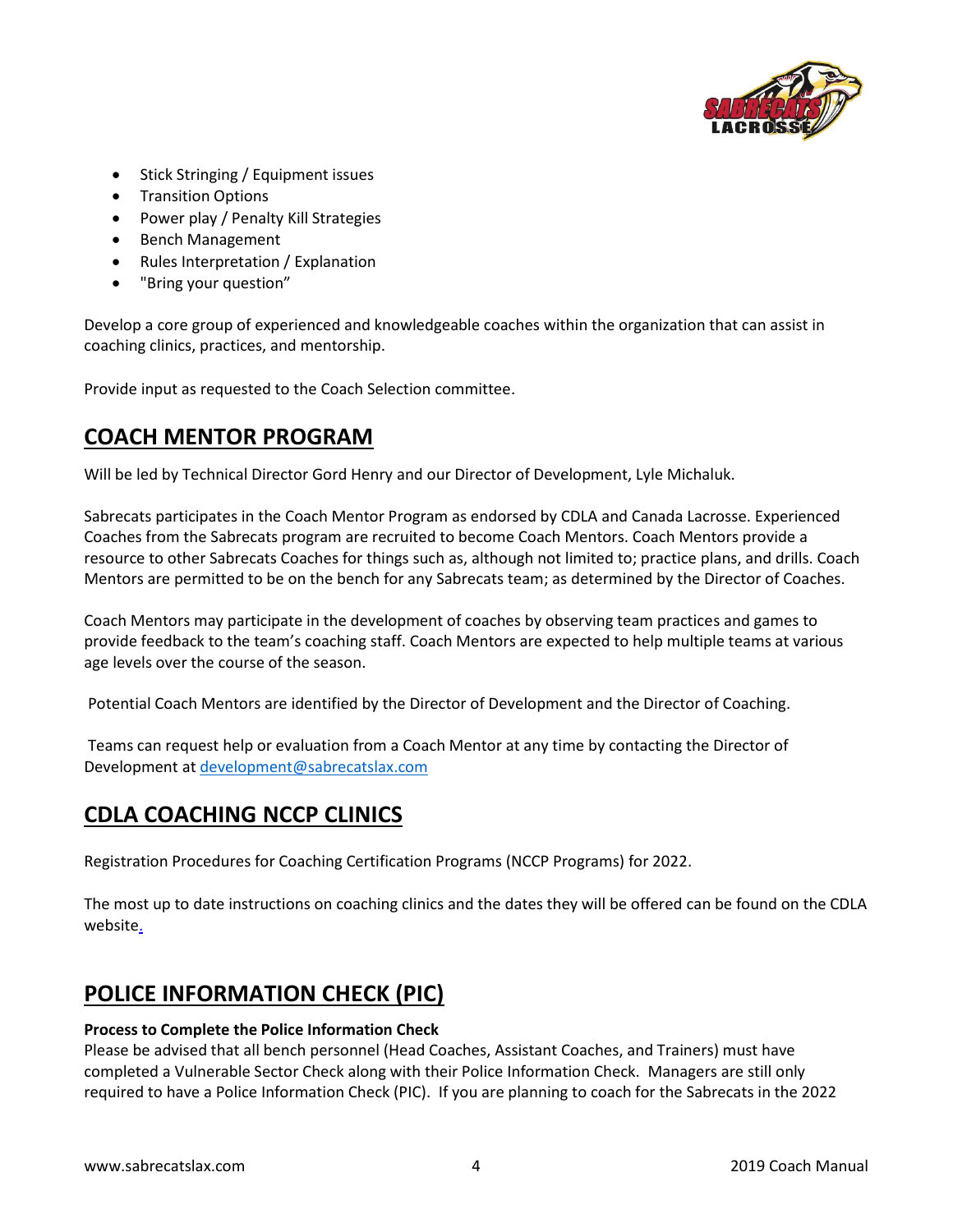

season you will need to provide verification of the completed VSC and/or PIC.

If you have completed a PIC and VSC - with the Calgary Police or the RCMP within the last three years, please submit your completed documentation via email to [execdirector@sabrecatslax.com.](mailto:execdirector@sabrecatslax.com)

If you completed an on-line Calgary PIC within the last 3 years, please go online, (link below) review your results and share them with the Calgary Sabrecats Lacrosse Club.

If you have never completed a police check with the City of Calgary or it has been longer than 3 years, please go to the same link below to start a new application.

#### <https://policeinformationcheck.calgarypolice.ca/>

\*\*New applications will not be accepted without a letter from the Sabrecats. You will need to print, sign and scan the letter (along with 2 pieces of government-issued ID) to go with your application. The cost of the PIC and/or VSC will be covered by the Sabrecats.

### **TEAM PARENT MEETING**

Agenda Topics to discuss:

- **Introductions** 
	- Coaching Credentials
	- Coaching Philosophy
	- Objectives and Goals for the season
- **Ensure contact information is collected from all families**
- **Team Rules and Player Expectations**
	- Behavior/Respect
	- Arrival time prior to games/practices.
	- Attendance (how much notice is expected)
	- Parents in dressing room.
	- Game dress code (if applicable).
	- Water bottles (the importance of each having their own)
	- Discipline/Team Rules
- **Volunteer Positions**
	- The most important thing a Team Manager can do is DELEGATE. A strong parent base will make for a strong team.
	- Head Coach, Assistant Coaches, Manager, Team Manager, Team Treasurer, Jersey Parents, are "Association Approved" roles at a team level. These positions go towards fulfilling the Volunteer Bond.
	- Other roles including Team Tournament Coordinator, Social coordinator etc. although important are not approved functions for fulfilling your volunteer bond commitment.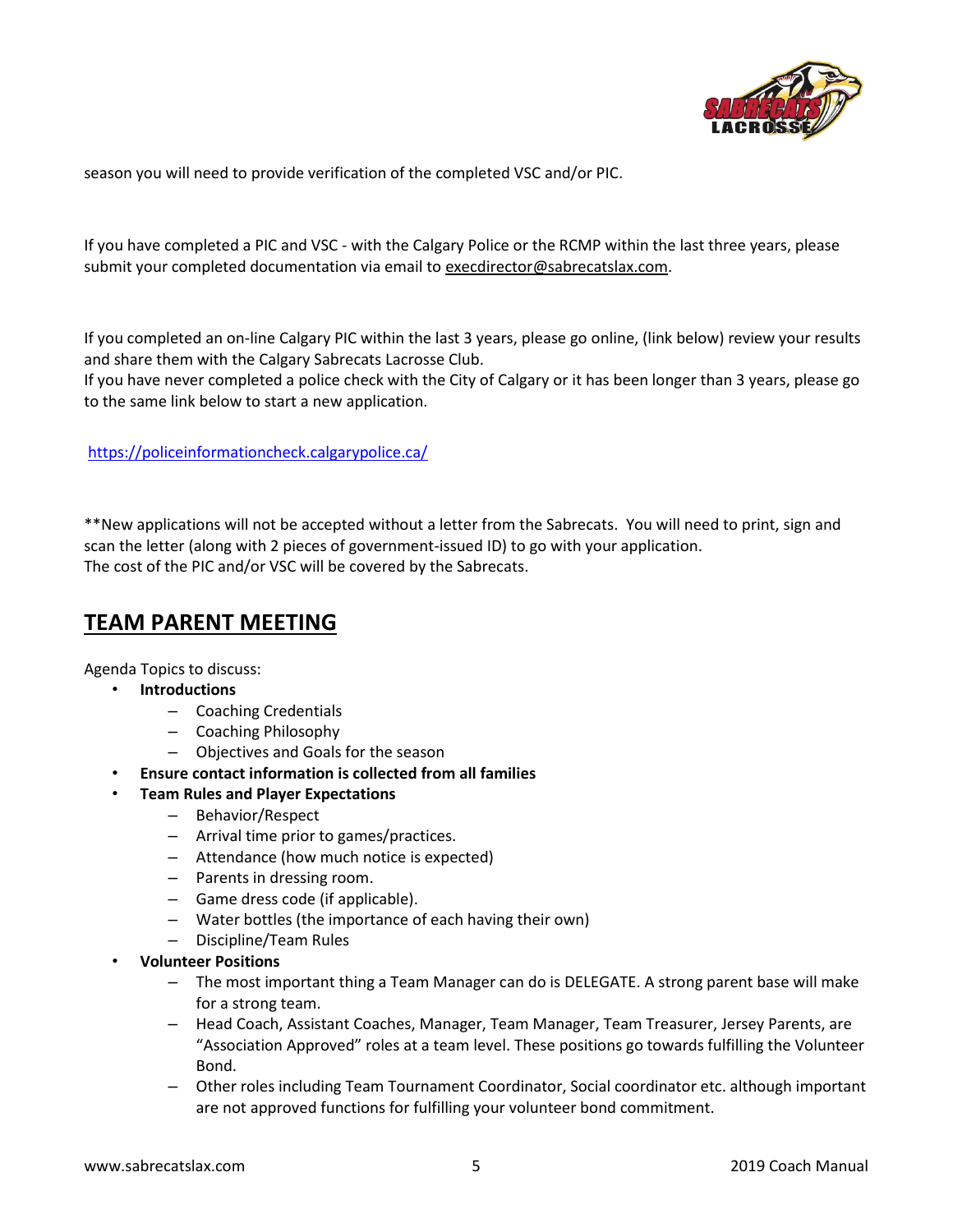

- Other "Approved Association" roles can be found on the Sabrecats website.
- Each family is responsible for ensuring their Volunteer Bond has been fulfilled according to the approved roles by the Association.
- **Forms** that are to be filled out and collected from EVERY family:
	- **Fair Play** (Coaches/Parents/Players this is supported by the ALA/CDLA.
	- **Code of Conduct** (24 hr "cooling off period") To be reviewed
	- **Submit all forms to Team Manager**
- **Tournaments**
	- How many "in town" and "out of town" tournaments?
	- Need someone to cover tournaments and take care of sanctions, hotel bookings etc; and this person would be the Team Tournament Coordinator
	- **Budget**  outlining anticipated/estimated costs. A few things to consider are:
		- Cash Call
		- Tournaments (on average cost about \$800-\$1100 each)
		- Team Apparel MUST use **Extreme Threads** Orders can be placed directly on Sabrecats Website
		- Team building activities
		- Extra floor (if available)
- **Fundraising**
	- Cash call as needed
	- Bottle Drives
	- Silent Auction
- **Scorekeeping** & **Timekeeping**
	- Explain that the CDLA expects the 'Home' team and the 'Visiting' team to each provide 2 volunteers for games. There should be one (1) Timekeeper, one (1) Shot Clock, and one (1) Scorekeeper for each game, as well as one (1) volunteer for each penalty box.
	- The Team Manager, or designate, should set up a schedule and ensure all Off-Floor Officials are aware of the dates they have been assigned. It's suggested that once the games have been posted, do up a schedule and if a parent is unavailable for that shift – that parent needs to find someone to cover their shift
	- All Off-Floor Officials are responsible for conducting their duties in a manner that displays sportsmanship and shows fair play and respect to all participants. As NEUTRAL Off-Floor Officials assisting the referee in proper conduct of the game they are significant contributors to the management of the game. If their behaviour warrants disciplinary action, they may be relieved of the duties by the Referee or other CDLA official.
- **Q & A**

## **TEAM RULES**

It is at the discretion of the team Coaching Staff to determine what constitutes inappropriate behaviour and the consequences for the behaviour. These Team Rules should be clearly communicated to the Parents/Legal Guardians and Players, at the beginning of the season.

Some examples of inappropriate behaviour would be things such as, but not limited to:

• Unexcused absences.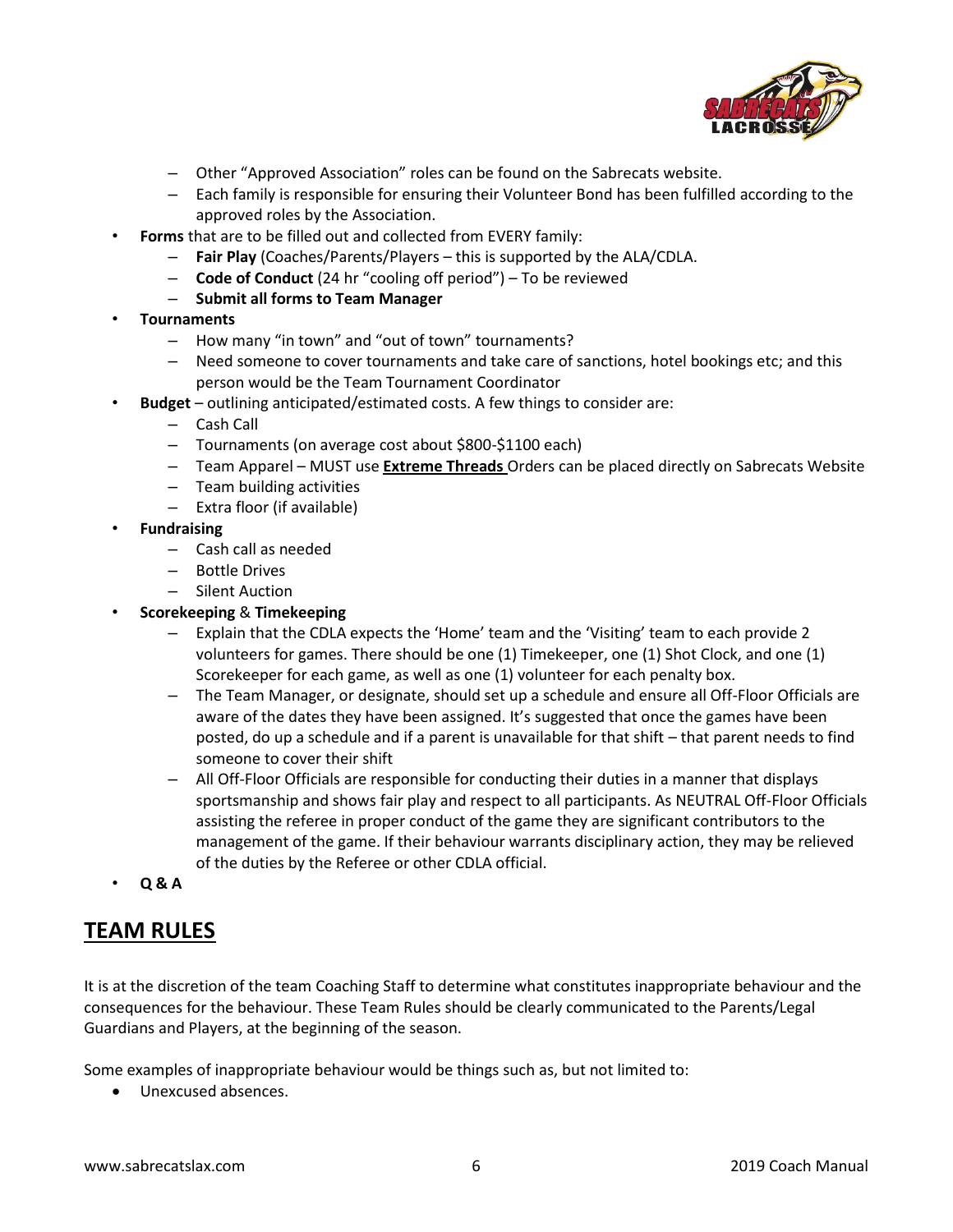

- Disruption of team practice(s) or game(s).
- Repeated refusal to follow coaching instructions.
- Inappropriate language.
- Disrespect for Coaches, team members and Officials.

The Head Coach is also responsible for the allocation of playing time to players in any particular game, but should ensure that over two or three games, the playing time per player is relatively equal.

## **PARENT/PLAYER/COACH CODE OF CONDUCT**

Code of Conduct Forms must be collected from all Coaches, Parents and Players. The manager will be responsible to ensure that these signed forms are on the bench for all games and practices (keep it in a folder in the coach's bag) by the first game of the regular season. It is essential that Coaches, Parents and Players read and sign the forms and adhere to this code of conduct throughout the season. The forms can be found on our website under the Resource section - Manager's Tab. It is recommended that the Head Coach review the Player Code of Conduct with their players as well as with the parent group.

Players at the 6U and 8U do not need to sign but the Code of Conduct should be reviewed with them by the head coach.

## **BULLYING AND HARRASSMENT POLICY**

The Sabrecats have a zero-tolerance policy regarding Bullying and Harassment. Bullying is a common denominator of harassment, in that bullying tends to be a number of small incidents over a period of time. Harassment is a form of discrimination. Discrimination is treating someone differently based on age, race, national or ethnic origin, colour, religion, sex, sexual orientation, family status, marital status, physical or mental disability.

The following types of harassment will not be tolerated whether or not individuals complain:

- Sexual Harassment: Includes inappropriate sexual comments about a person's body or appearance, use of derogatory sexual terms, enquiries or comments about an individual's sex life or sexual preferences, unwanted touching, or leering; sexual advances or requests for sexual relations by any person in a position of authority; or reprisal by any person in authority against an individual who has rejected a sexual advance or unwelcomed sexual behaviour.
- Racial Harassment: includes racial slurs, jokes or name calling based on race, ancestry, place of origin, colour, ethnic origin, and creed (or religion), use of terminology which reinforces stereotypes or derogatory nicknames.
- Abuse of Authority: improper use of power and authority inherent in a position to endanger oror undermine another's job, position, membership or participation on a team, or in any way interfere with or influence the performance or advancement of any person engaged in any such function; intimidation, threats, blackmail, or coercion.

Bullying is defined as a conscious, willful, deliberate and hostile activity marked by a real or perceived imbalance of power, intent to harm, and/or threat of aggression. The behaviour is repeated or has the potential to be repeated over time.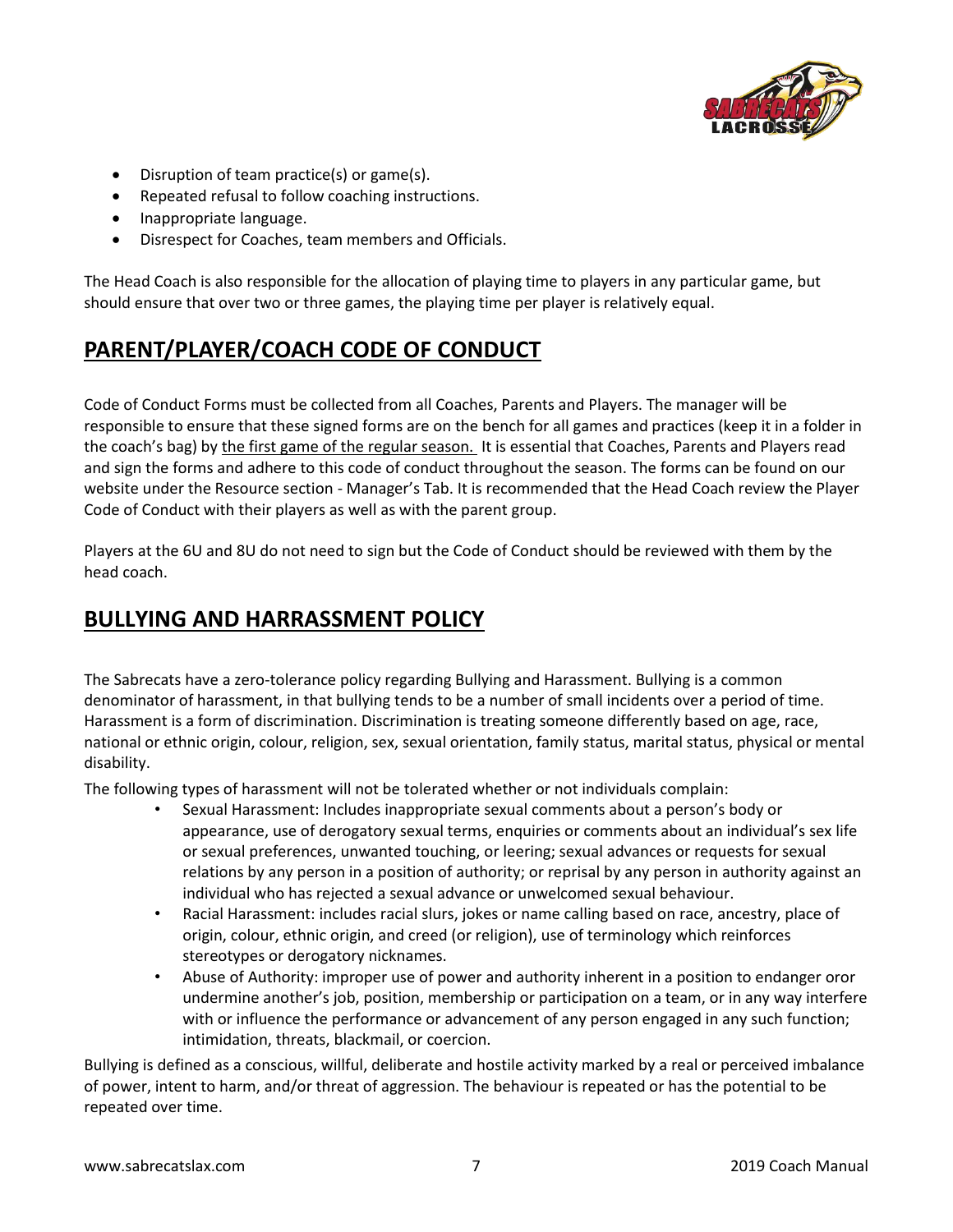

- Bullying can occur in many different forms including:
	- **Verbal Bullying**  name-calling, sarcasm, teasing, spreading rumors, threatening, and sexual comments.
	- **Social Bullying**  mobbing, scapegoating, spreading rumors, embarrassing someone in public, excluding others from a group, ganging up and group teasing.
	- **Physical Bullying**  hitting, poking, pinching, chasing, shoving, rude hand gestures, kicking coercing, destroying or stealing belongings and hazing.
	- **Cyber Bullying**  using the internet or text messaging to intimidate, put-down, spread rumors or make fun of someone.
- Harassment and bullying cause injury to health such as; stress, anxiety, and depression. Over time, bullying and harassment can result in psychiatric injury and trauma. The impact of bullying and harassment can leave lifelong scars, trauma and/or pain. Our intention is to provide a respectful and a safe environment for all members within

Any reported incident of bullying towards players, coaches, officials or parents will automatically be reviewed by members of the Sabrecats Executive and Disciplinary Committee on a case by case basis.

At a minimum, the following zero-tolerance policy will be in effect:

#### **Player bullying a Player;**

- Offence 1 Miss 1 period of play during a sanctioned game
- Offence 2 Suspension from a Sanctioned game. An Exhibition game will not count.
- Offense 3 Suspension from all sanctioned games and team activities; pending a disciplinary hearing with the Sabrecats Executive, player and Parents/Guardians.

#### **Adult bullying a Player**

- **Zero Tolerance**  immediate suspension from attending all team related activities including games etc., pending a hearing with the Disciplinary Committee.
- The Committee's decision is final and may include disciplinary action up to and including the removal of the family from the Sabrecats.

#### **Adult bullying an Adult**

- **Zero Tolerance**  immediate suspension from attending all team related activities including games etc. pending a hearing with the Disciplinary Committee.
- The Committee's decision is final and may include disciplinary action up to and including the removal of the family from Sabrecats.

## **TEAM APPAREL**

All Sabrecats apparel is available online for individuals to order for the lacrosse season – Extreme Threads. The link for purchases will be on our website.

All Sabrecats Apparel and Logoed items are to be ordered with Extreme Threads as per the contractual obligations with Sabrecats Lacrosse Association.

All orders ordered online will be delivered to the customer's house.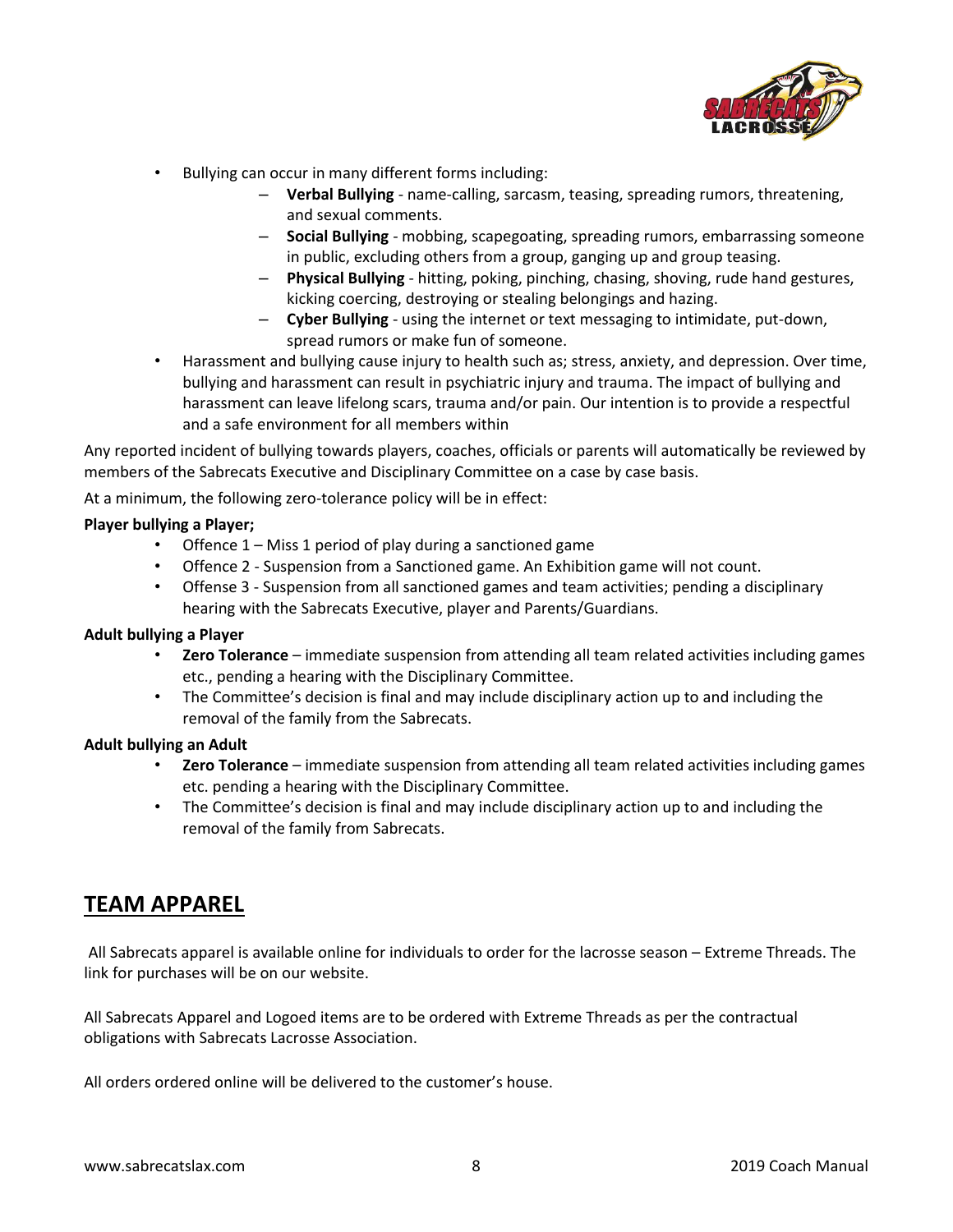

## **TEAM FINANCIALS**

Sabrecats urges teams to use careful discretion with cash calls and would remind the teams to be respectful of the individual situations of team members/families.

#### **Team Budgets / Fund Raising**

- Teams are permitted to raise funds.
- The team budget must be discussed and agreed upon by at least 75% of the parents/guardians at the team's first team meeting.
- Team funds are to be held and distributed from a Team Bank Account.
- Teams must spend the **publically raised funds** in the current season; as per the team's approved budget.

Any **publicly raised funds** which remain unspent at the end of the season are to be donated to Sabrecats. **Unspent publicly raised funds CANNOT be re-distributed to the parents/guardians of the team.** 

- Cash contributions ("cash call"), which the parent/guardian has made to the team that have not been spent, are to be reimbursed to the parent/guardian who made the contribution; up to the amount of the original "cash call" amount.
- Teams are to remain reasonable and sensitive to financial and social challenges; with regards to the amount of financial burdens placed on their players' families.

At the end of the season, an accounting of all cash collections and expenditures is to be provided to the parents/guardians and the Sabrecats Treasurer if requested.

#### **Team Bank Account**

You may open a team account at any financial institution. In order to protect all those involved please adhere to the following:

- Teams must establish a bank account for the team. Team money must not be managed through a personal account.
- The team bank account must be set up with a minimum of two (2) signing authorities required on all debit transactions.
- Signing authorities on team bank accounts are not to be immediate family members (i.e. husband, wife, partner, brother, sister, etc.).
- A copy of the letter to the bank outlining the requirements for a team account is located on our website
- The name of the team account must clearly state that it is from the perspective of the team, under the auspices of the Sabrecats Lacrosse Association, and not "Sabrecats Lacrosse Association" or "Sabrecats" or "Sabrecats Lacrosse" names, as these names belong to the overall Association. The name of the team account must also include the year of the current season (ie. 2022). For example, **"Sabrecats 12U B2 2022"** would be acceptable.

All team bank accounts must be closed, and funds disbursed no later than August  $31<sup>st</sup>$  of each calendar year.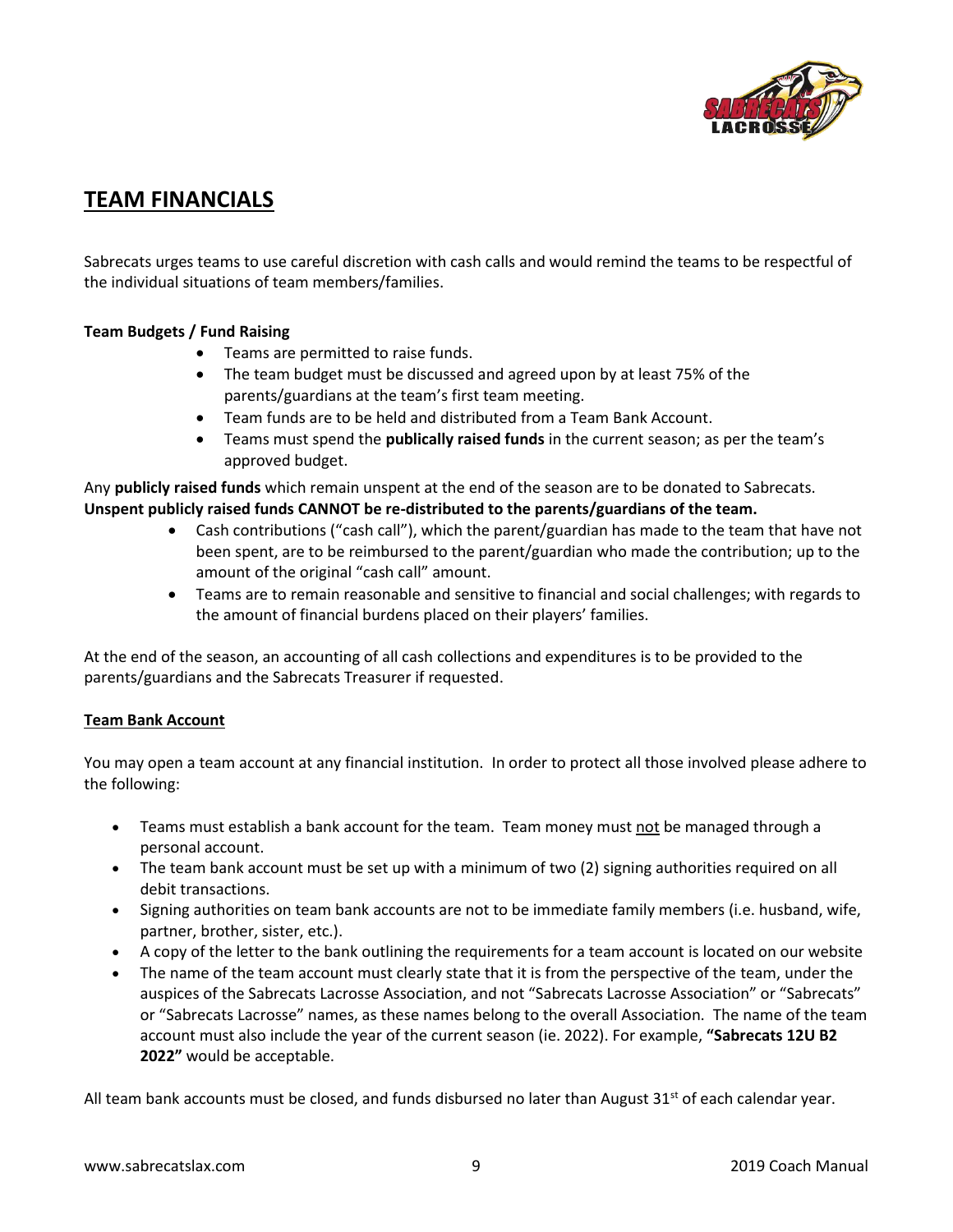

## **RESOLUTION OF TEAM DISPUTES**

Occasionally disputes arise within a team over issues such as behavior, discipline, equal floor time, quality of the program provided by the coaches, etc. The parents should bring their concerns to the team manager who should work with the coach and parents to resolve the issues. If you are angry about anything a coach has done, it is **ESSENTIAL** to use "the 24-hour rule" before approaching the manager in person, phone, or email. Please familiarize yourself with the Flow of Communication within the Sabrecats Association.



## **Incident Reporting**

**Incident Occurs** "24 Hour Rule - Cooling Off Period" Complainant to review "Parent Code of Conduct" & "Fair Play Code" Contact Team Manager/Head Coach If no resolution at the team level; Contact the Vice President for your Age Category If no resolution was reached, Age specific Vice-President to contact the Executive Director for a Formal Incident Form Age specific Vice-President must ensure the Complainant fills the form out in its entirety, and will bring the unresolved concern(s) forward to the Director of Discipline. Upon a resolution, the Age specific Vice-President is to communicate the outcome to all necessary parties involved. Upon an unsuccessful resolution, the Age specific Vice-President will contact the President to convene a Disciplinary Committee, as per the Disciplinary Policy.

## **COACHES, PLAYERS & USE OF AFFILIATES**

Each team may formally register a maximum of five adults including coaches and manager on their official roster. Although up to five registered adults may be on the bench during games, generally the benches don't have room for more than three. The additional adults can then substitute when one is absent. It is now mandatory for coaches in Calgary to attain some degree of coaching certification according to the age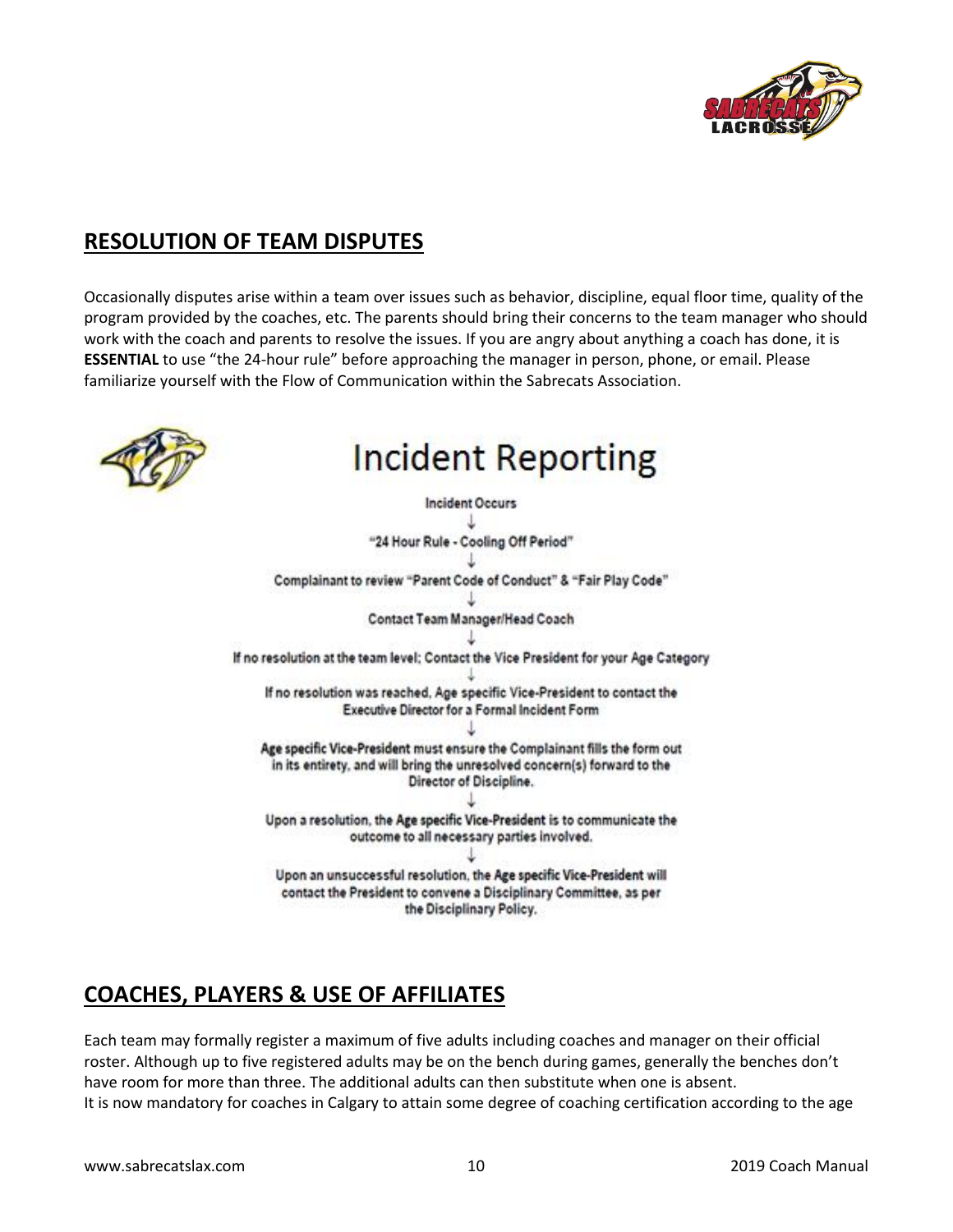

group of their team. Please contact the Director of Coaching at [coaching@sabrecatslax.com](mailto:coaching@sabrecatslax.com) for questions with regards to the requirements for coaching certification.

Only officially rostered players may be on the bench during a game. If a player is injured, he/she may sit on the bench provided they wear a helmet.

You may use an approved affiliate player if one of your players is injured, ill or away but not if you have a suspended player. The procedure for calling up an affiliate is that the Coach or Manager will contact the Coach of the affiliate player's team and discuss the situation with them. If all agree, the player may play in the designated game. The player should be handwritten on the game sheet with AP next to their name. Please note that there are restrictions as to how many games an affiliate may play.

\*\*Please familiarize yourself with the CDLA rules and regulations surrounding use of affiliates

## **TOURNAMENTS**

You will find a list of ALA sanctioned tournament on the ALA website.

The affiliate rules for ALA tournaments has changed for the 2022 season. Teams may affiliate two players and a goalie to a maximum roster size of 15 players if the roster attending the tournament is less than 15 players. Any affiliate goaltenders must be dressed as goaltenders, on the bench, and will only be eligible to participate as a goaltender. ALL affiliates must be drawn from the same club and in a lower division or lower tiered team in the applicable division competing. Clubs teams without a division below may affiliate to another team in their Local Governing Body. Players may not be affiliated if a conflict with their normal team exists. All players' first obligation is to their regular club team

For the CDLA Canada Day tournament, all spots in that tournament are allocated to CDLA associations by the tournament coordinator. Please DO NOT contact Canada Day for a spot in that tournament. We will notify you if your team has been allocated a spot for Canada Day.

If you are attending a tournament outside of Alberta (or not one sanctioned by the ALA), you need to ensure that you obtain a travel permit and send a copy to the Executive Director a[t execdirector@sabrecatslax.com.](mailto:execdirector@sabrecatslax.com)

\*\*\* Reminder that for all tournaments entered (including out of province and out of town) – game sheets must be submitted as per ALA tournament rules listed above

### **PROVINCIALS**

All ALA registered teams are eligible to participate in the 2022 Provincials which will take place in Cold Lake the weekend of July 8, 2022. Teams that decide to participate will be tiered based on team results during league play as well as ALA sanctioned tournaments.

If teams wish to participate they need to complete a Provincial Championship Intent Form by June 1<sup>st</sup>. Located